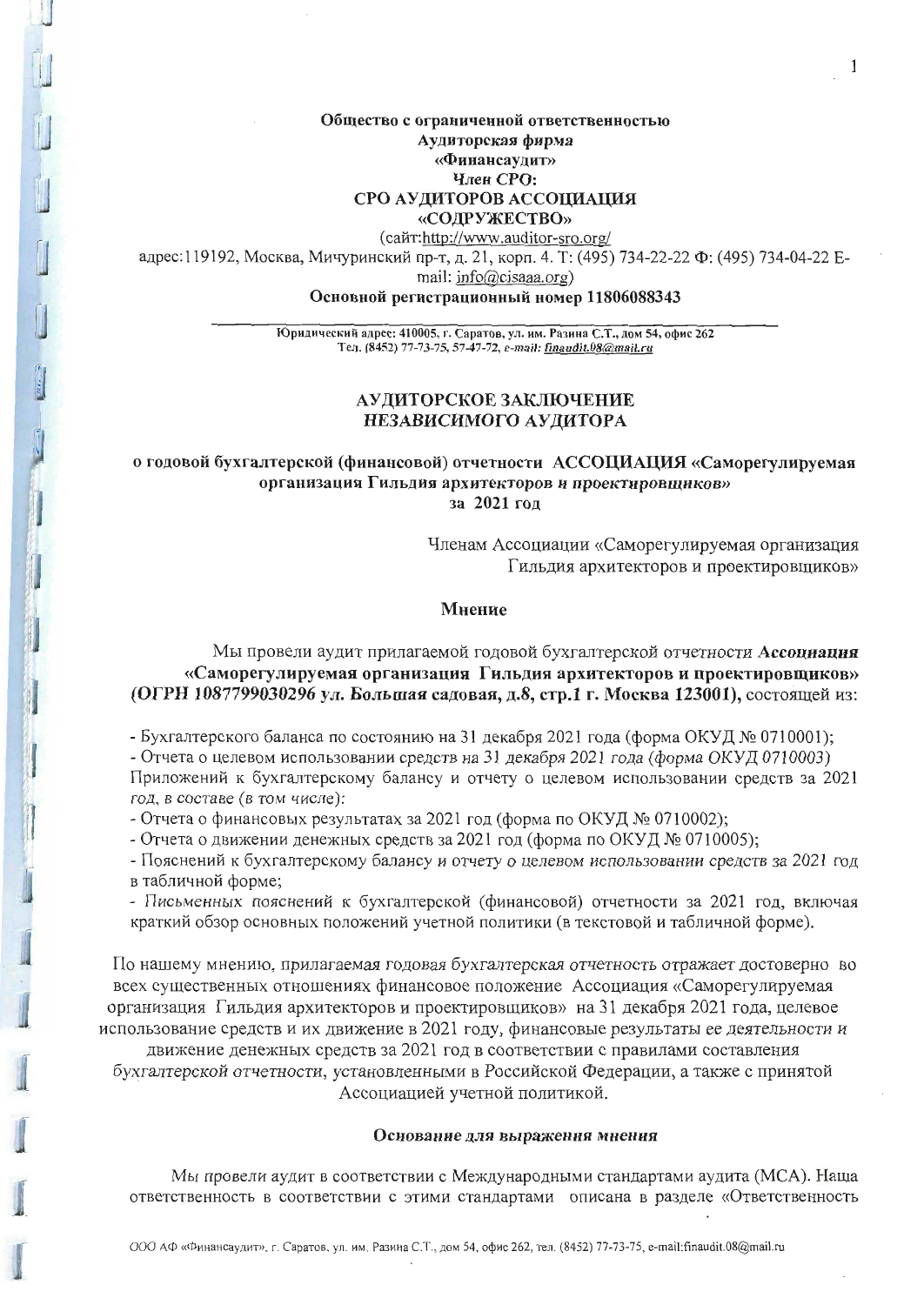аудитора за аудит годовой бухгалтерской отчетности» настоящего заключения. Мы являемся независимыми по отношению к аудируемому лицу в соответствии с Правилами независимости аудиторов и аудиторских организаций и Кодексом профессиональной этики аудиторов, соответствующими Кодексу ЭТИКИ профессиональных бухгалтеров. разработанному Советом по международным стандартам этики для профессиональных бухгалтеров, и нами выполнены прочие иные обязанности в соответствии с этими требованиями профессиональной этики. Мы полагаем, что полученные нами аудиторские доказательства являются достаточными и надлежащими, чтобы служить основанием для выражения нашего мнения.

## Ответственность руководства аудируемого лица за годовую бухгалтерскую отчетность

Руководство Ассоциации «Саморегулируемая организация Гильдия архитекторов и проектировщиков» несет ответственность за подготовку и достоверное представление указанной годовой бухгалтерской отчетности в соответствии с правилами составления бухгалтерской отчетности, установленными в Российской Федерации, и за систему внутреннего контроля, которую руководство считает необходимой для подготовки годовой бухгалтерской отчетности, не содержащей существенных искажений вследствие недобросовестных действий или ошибок.

При подготовке годовой бухгалтерской отчетности руководство несет ответственность за оценку способности аудируемого лица продолжать непрерывно свою деятельность, за раскрытие в соответствующих случаях сведений, относящихся к непрерывности деятельности, и за составление отчетности на основе допущения о непрерывности деятельности, за исключением случаев, когда руководство намеревается ликвидировать аудируемое лицо, прекратить его деятельность или когда у него отсутствует какая-либо иная реальная альтернатива, кроме ликвидации или прекращения деятельности.

Руководство Ассоциации несет ответственность за надзор за подготовкой годовой бухгалтерской отчетности аудируемого лица.

## Ответственность аудитора за аудит годовой бухгалтерской отчетности

Наша цель состоит в получении разумной уверенности в том, что годовая бухгалтерская отчетность не содержит существенных искажений вследствие недобросовестных действий или ошибок, и в составлении аудиторского заключения, содержащего наше мнение. Разумная уверенность представляет собой высокую степень уверенности, но не является гарантией того, что аудит, проведенный в соответствии с МСА, всегда выявляет существенные искажения при их наличии. Искажения могут быть результатом недобросовестных действий или ошибок и считаются существенными, если можно обоснованно предположить, что в отдельности или в совокупности они могут повлиять на экономические решения пользователей, принимаемые на основе этой годовой бухгалтерской отчетности.

В рамках аудита, проводимого в соответствии с МСА, мы применяем профессиональное суждение и сохраняем профессиональный скептицизм на протяжении всего аудита. Кроме того, мы:

а) выявляем и оцениваем риски существенного искажения годовой бухгалтерской отчетности вследствие недобросовестных действий или ошибок; разрабатываем и проводим аудиторские процедуры в ответ на эти риски; получаем аудиторские доказательства, являющиеся достаточными и надлежащими, чтобы служить основанием для выражения обнаружения существенного результате нашего мнения. Риск  $He$ искажения  $\mathbf{B}$ недобросовестных действий выше, чем риск не обнаружения существенного искажения в результате ошибки, так как недобросовестные действия могут включать сговор, подлог, умышленный пропуск, искаженное представление информации или действия в обход системы внутреннего контроля;